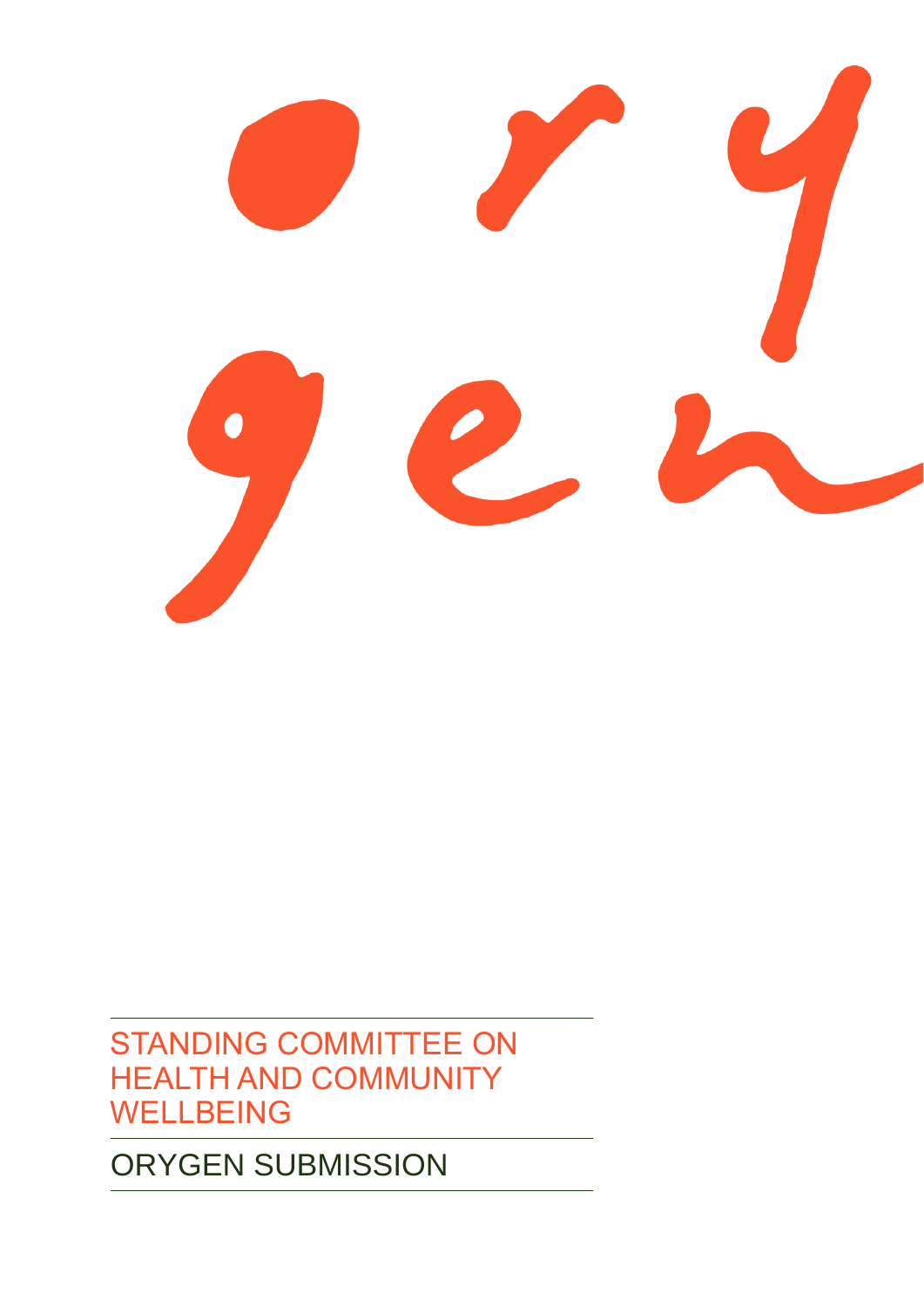# STANDING COMMITTEE ON HEALTH AND COMMUNITY WELLBEING

# ORYGEN SUBMISSION

Orygen welcomes the opportunity to provide a submission to the Standing Committee on Health and Community Wellbeing inquiry and review of current health assessment programs in the Australian Capital Territory (ACT) for children and young people.

# ABOUT ORYGEN

Orygen is the world's leading research and knowledge translation organisation focusing on mental illhealth in young people. At Orygen, our leadership and staff work to deliver cutting-edge research, policy development, innovative clinical services, and evidence-based training and education to ensure that there is continuous improvement in the treatments and care provided to young people experiencing mental ill-health.

Orygen conducts clinical research, runs clinical services (five headspace centres), supports the professional development of the youth mental health workforce and provides policy advice relating to young people's mental health. Our current research strengths include: early psychosis, mood disorders, personality disorders, functional recovery, suicide prevention, online interventions, neurobiology and health economics.

# IMPORTANCE OF MENTAL HEALTH

Lifetime mental ill-health onsets predominantly between the ages of 12 and 25 years, with threequarters of people who will experience mental ill-health during their lifetime having an initial experience during this stage of their life.(1) Mental ill-health accounts for 45 percent of the overall burden of disease among young people.(2) Untreated, mental ill-health can lead to poorer health, social, education and employment outcomes. This impact can last for decades, during what should be a young person's transition to adulthood and prime years of social and economic participation.

To enable to early access to mental health care it is important that screening is available to identify emerging symptoms that support help-seeking and provide pathways to care. Screening needs to be available in a range of settings where young people live and participate in activities. Screening processes and tools need to be appropriate to the setting and associated staff.

# **RECOMMENDATION**

**Mental health needs to be considered by the Standing Committee as a specific aspect of screening and health assessment alongside those identified in the Terms of Reference.**

# TERMS OF REFERENCE

The Terms of Reference for the Standing Committee include identification and review of the adequacy, availability and implementation of screening and health assessments programs and processes for young people in the ACT. In addition to existing processes and programs for mental health screening in the ACT health settings Orygen have identified opportunities to improve screening in education settings.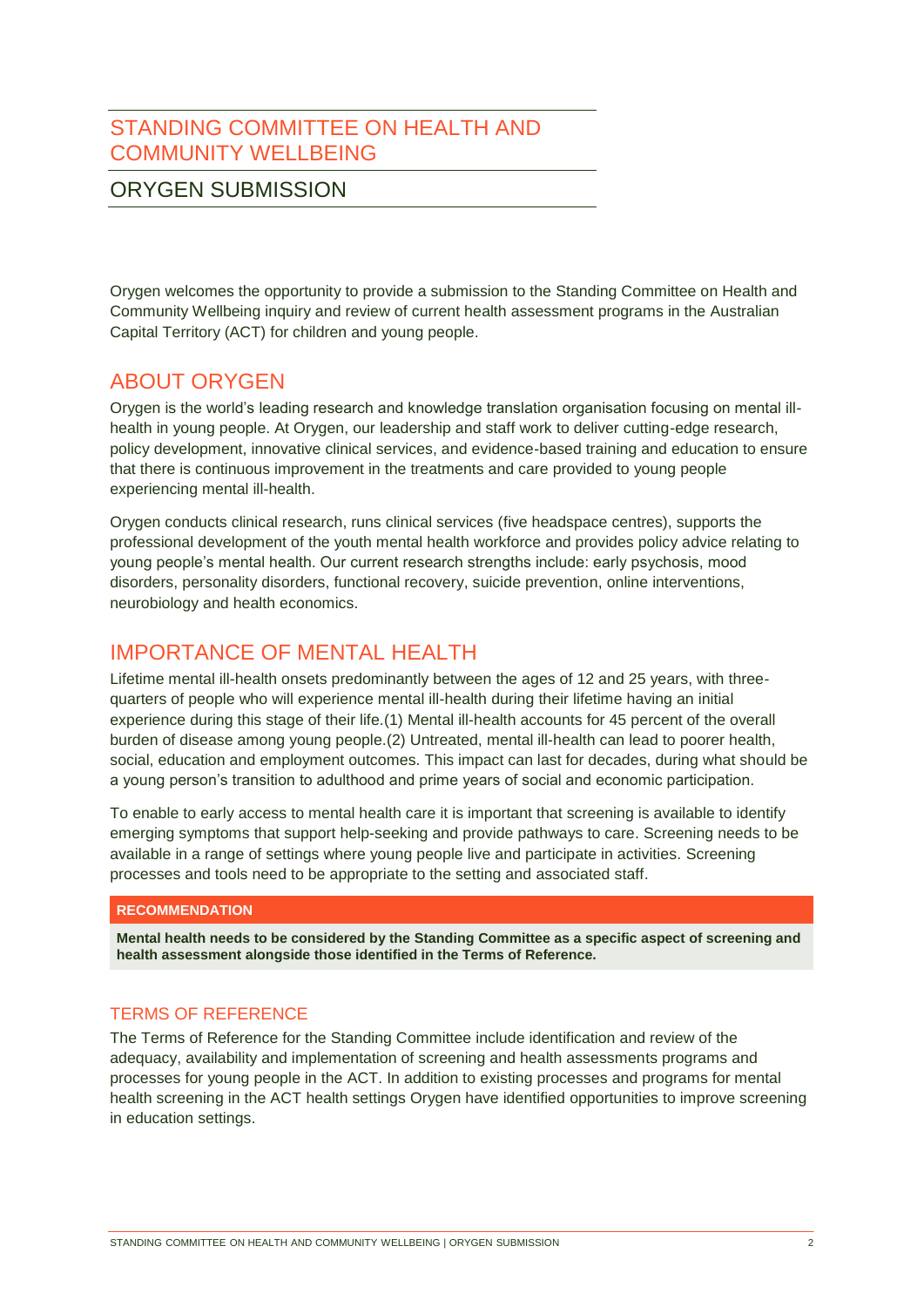# **HEALTH**

The ACT has a central telephone point for access to mental health services through Access Mental Health. This service can provide help and direction to appropriate services.

#### **Primary care**

General Practitioners can provide screening for mental ill-health for young people who present with symptoms or are help-seeking. headspace services also provide screening for young people who present.

#### **Hospitals**

The ACT has documented procedures for screening and referral of young people who present at emergency departments for mental health symptoms. If a crisis assessment and treatment team response is not required, young people are to be referred (between 9 am and 5 pm) to Child and Adolescent Mental Health Services. Outside of this time, the hospital is responsible for determining treatment priority. If psychological screening is to be undertaken, a young person's consent is required.

### **Child and Adolescent Mental Health Services**

Young people referred to Child and Adolescent Mental Health Services are screened by clinical staff. Screening for psychosis will be undertaken if symptoms are present.

# **EDUCATION**

Most young people up to the age of 18 years spend a large part of their time at school and many over this age continue with vocational training or tertiary education. This contact time provides an opportunity to promote social and emotional wellbeing, raise awareness of mental ill-health and monitor emergent or potential symptoms in students. Staff awareness and brief screening options provide an opportunity for early identification and pathways to appropriate services.

#### **Schools**

Schools and teaching staff in the ACT have access to the national BeYou social and emotional wellbeing promotion program. The program provides resources for teacher awareness including what signs to look for and how to support young people who experience mental ill-health. The BeYou program includes an Action Team component that supports staff with social and emotional wellbeing leadership roles in schools.

The ACT's School Youth Health Nurse Program focuses on health promotion. The role supports whole-of-school approaches to wellbeing in high schools to support student transition to adulthood.

#### **RECOMMENDATION**

**The Standing Committee should consider how the School Youth Health Nurse Program could be integrated with the BeYou Action Teams to better support teaching staff to identify mental health symptoms. Training for nurses in brief mental health screening tools could be provided to inform school support responses for students and their families.**

#### **Vocational training and tertiary education**

Young people undertaking vocational training or tertiary education do so at a life stage that includes more independence and responsibility. Teaching staff do not have the same level of contact as at high school, requiring different approaches to providing safe and supportive mental health services and environments.

At Canberra University, psychological services are available to all enrolled students. The university's Student Mental Health Support Policy focuses on communication and training teaching staff. The Australian National University provides face-to-face consultations and digital supports for students.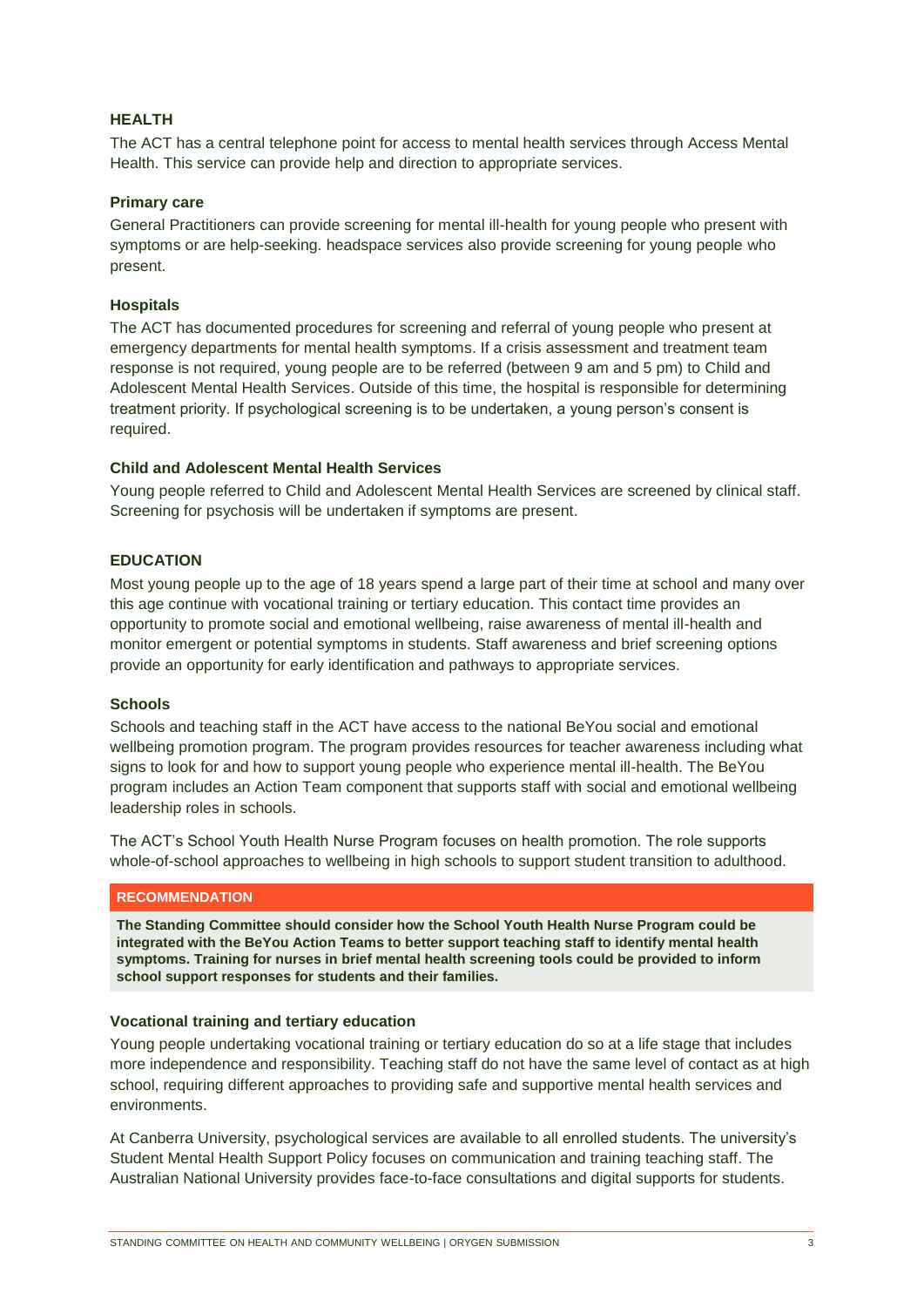Digital supports include peer support through the TalkCampus app and e-couch, an online mental health self-help service. The platform includes a screening quiz.

In 2018 the Australian Government funded Orygen to develop an Australian University Mental Health Framework, after the absence of national guidance to universities was identified in an early policy report (*[Under the Radar](https://www.orygen.org.au/Policy/Policy-Reports/Under-the-radar)*). The Framework was released in December 2020 and sets outsets out six principles to guide universities in providing mentally healthy settings that support students to thrive educationally and personally.

The Productivity Commission Mental Health inquiry found that people in vocational training report higher levels of psychological distress than university students.(3) While Registered Training Organisations provide support services to assist students to successfully complete their qualification, mental health support is not always identified or addressed in assistance and support resources or services. The Productivity Commission has recommended that guidance for vocational sector needs to be developed on best meeting students' mental health needs (Recommendation 6). Action is needed to examine mental health culture and supports within the vocational sector in a similar process to the university sector.

### **RECOMMENDATION**

**The Standing Committee should recommend the ACT government consult the vocational sector (public and private) on the applicability of the University Framework principles and guidance to these settings. This process should report to the ACT government on the best approach for either adapting the Framework or developing a new guidance document for the vocational sector.**

## **CONTACT DETAILS**

For further information and follow-up relating to this submission, please contact:

David Baker Principal Policy Adviser [david.baker@orygen.org.au](mailto:david.baker@orygen.org.au)

#### **REFERENCES**

1. Kessler RC, Amminger GP, Aguilar-Gaxiola S, Alonso J, Lee S, Ustun TB. Age of onset of mental disorders: a review of recent literature. Current opinion in psychiatry. 2007;20(4):359-64. 2. Gore FM, Bloem PJ, Patton GC, Ferguson J, Joseph V, Coffey C, et al. Global burden of disease in young people aged 10-24 years: a systematic analysis. Lancet (London, England). 2011;377(9783):2093-102.

3. Productivity Commission. Mental Health. Canberra; 2020. Report No.: 95.